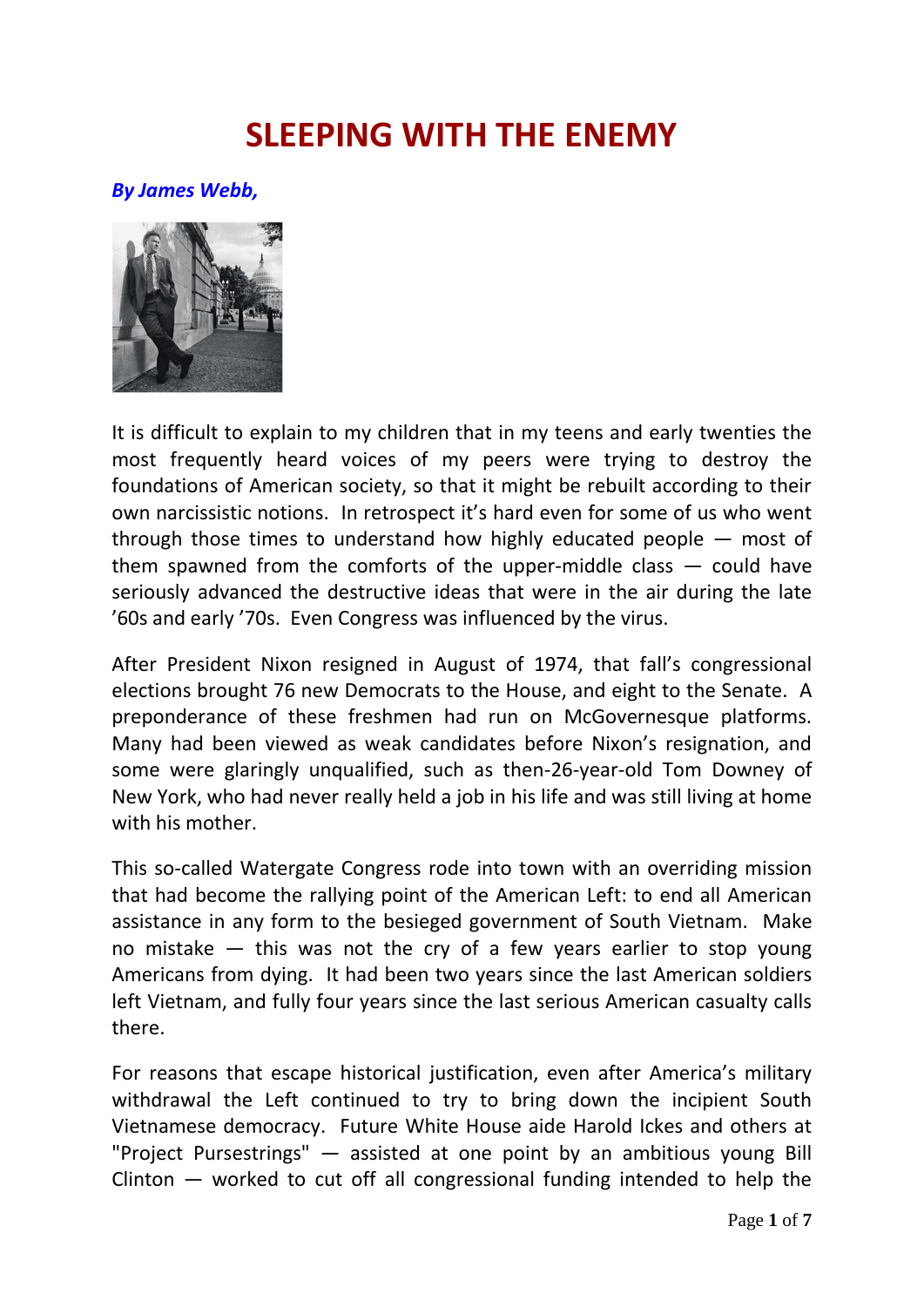South Vietnamese defend themselves. The Indochina Peace Coalition, run by David Dellinger and headlined by Jane Fonda and Tom Hayden, coordinated closely with Hanoi throughout 1973 and 1974, and barnstormed across America's campuses, rallying students to the supposed evils of the South Vietnamese government. Congressional allies repeatedly added amendments to spending bills to end U.S. support of Vietnamese anti-Communists, precluding even air strikes to help South Vietnamese soldiers under attack by North Vietnamese units that were assisted by Soviet-bloc forces.

Then in early 1975 the Watergate Congress dealt non-Communist Indochina the final blow. The new Congress icily resisted President Gerald Ford's January request for additional military aid to South Vietnam and Cambodia. This appropriation would have provided the beleaguered Cambodian and South Vietnamese militaries with ammunition, spare parts, and tactical weapons needed to continue their own defense. Despite the fact that the 1973 Paris Peace Accords called specifically for "unlimited military replacement aid" for South Vietnam, by March the House Democratic Caucus voted overwhelmingly, 189-49, against any additional military assistance to Vietnam or Cambodia.

The rhetoric of the antiwar Left during these debates was filled with condemnation of America's war-torn allies, and promises of a better life for them under the Communism that was sure to follow. Then-Congressman Christopher Dodd typified the hopeless naiveté of his peers when he intoned that "calling the Lon Nol regime an ally is to debase the word .... The greatest gift our country can give to the Cambodian people is peace, not guns. And the best way to accomplish that goal is by ending military aid now." Tom Downey, having become a foreign policy expert in the two months since being freed from his mother's apron strings, pooh-poohed the coming Cambodian holocaust that would kill more than one-third of the country's population, saying, "The administration has warned that if we leave there will be a bloodbath. But to warn of a new bloodbath is no justification for extending the current bloodbath."

On the battlefields of Vietnam the elimination of all U.S. logistical support was stunning and unanticipated news. South Vietnamese commanders had been assured of material support as the American military withdrew  $-$  the same sort of aid the U.S. routinely provided allies from South Korea to West Germany — and of renewed U.S. air strikes if the North attacked the South in violation of the 1973 Paris Peace Accords. Now they were staring at a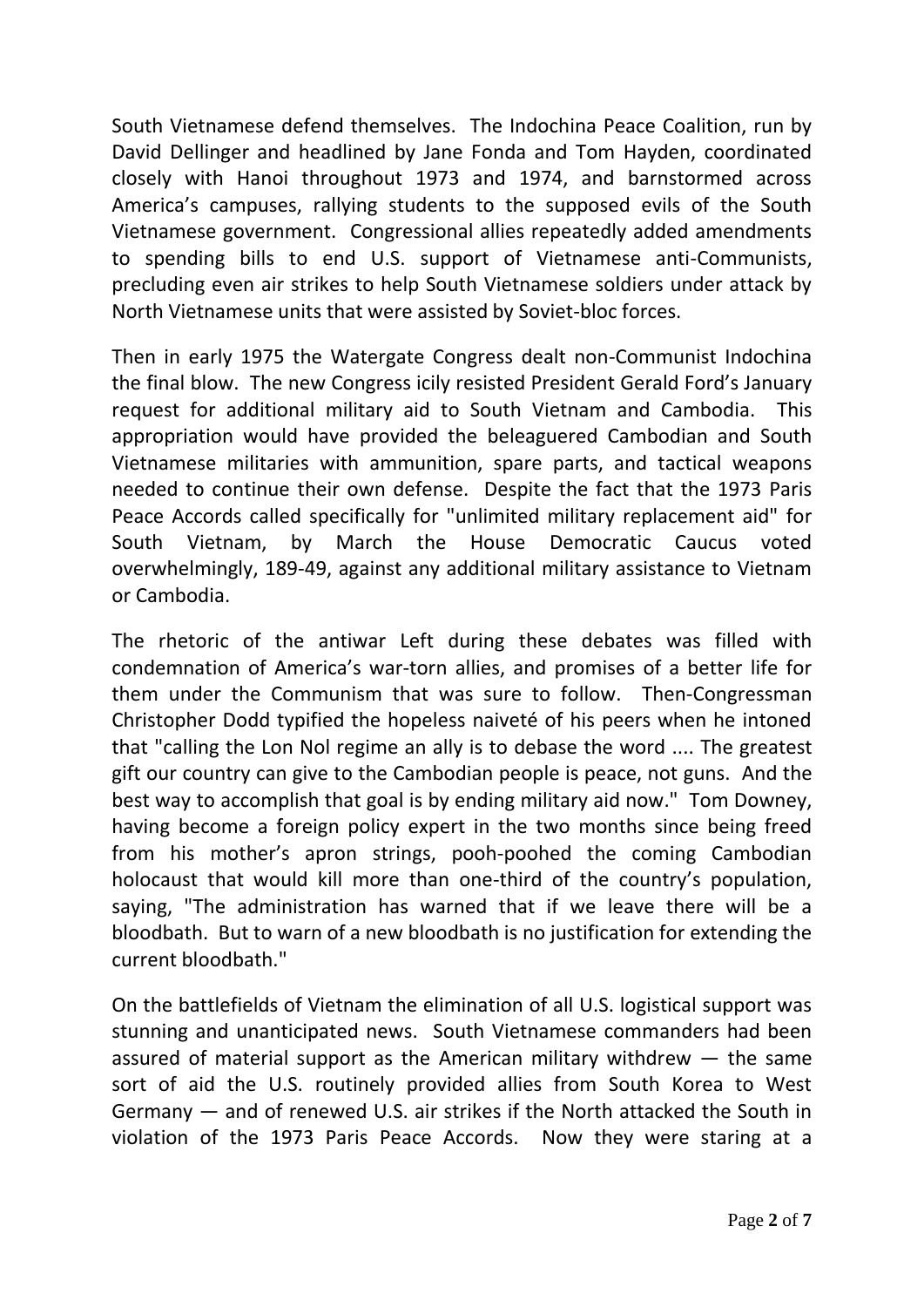terrifyingly uncertain future, even as the Soviets continued to assist the Communist North.

As the shocked and demoralized South Vietnamese military sought to readjust its forces to cope with serious shortages, the newly refurbished North Vietnamese immediately launched a major offensive. Catching many units out of position, the North rolled down the countryside over a 55-day period. In the ensuing years I have interviewed South Vietnamese survivors of these battles, many of whom spent ten years and more in Communist concentration camps after the war. The litany is continuous: "I had no ammunition." "I was down to three artillery rounds per tube per day." "I had nothing to give my soldiers." "I had to turn off my radio because I could no longer bear to hear their calls for help."

The reaction in the United States to this debacle defines two distinct camps that continue to be identifiable in many of the issues we face today. For most of those who fought in Vietnam, and for their families, friends, and political compatriots, this was a dark and deeply depressing month. The faces we saw running in terror from the North Vietnamese assault were real and familiar, not simply video images. The bodies that fell like spinning snowflakes toward cruel deaths after having clung hopelessly to the outer parts of departing helicopters and aircraft may have been people we knew or tried to help. Even for those who had lost their faith in America's ability to defeat the Communists, this was not the way it was supposed to end.

For those who had evaded the war and come of age believing our country was somehow evil, even as they romanticized the intentions of the Communists, these few weeks brought denials of their own responsibility in the debacle, armchair criticisms of the South Vietnamese military, or open celebrations. At the Georgetown University Law Center where I was a student, the North's blatant discarding of the promises of peace and elections contained in the 1973 Paris Accords, followed by the rumbling of North Vietnamese tanks through the streets of Saigon, was treated by many as a cause for actual rejoicing.

Denial is rampant in 1997, but the truth is this end result was the very goal of the antiwar movement's continuing efforts in the years after American withdrawal. George McGovern, more forthcoming than most, bluntly stated as much to this writer during a break in taping a 1995 edition of CNN's "Crossfire." After I had argued that the war was clearly winnable even toward the end if we had changed our strategy, the 1972 presidential candidate who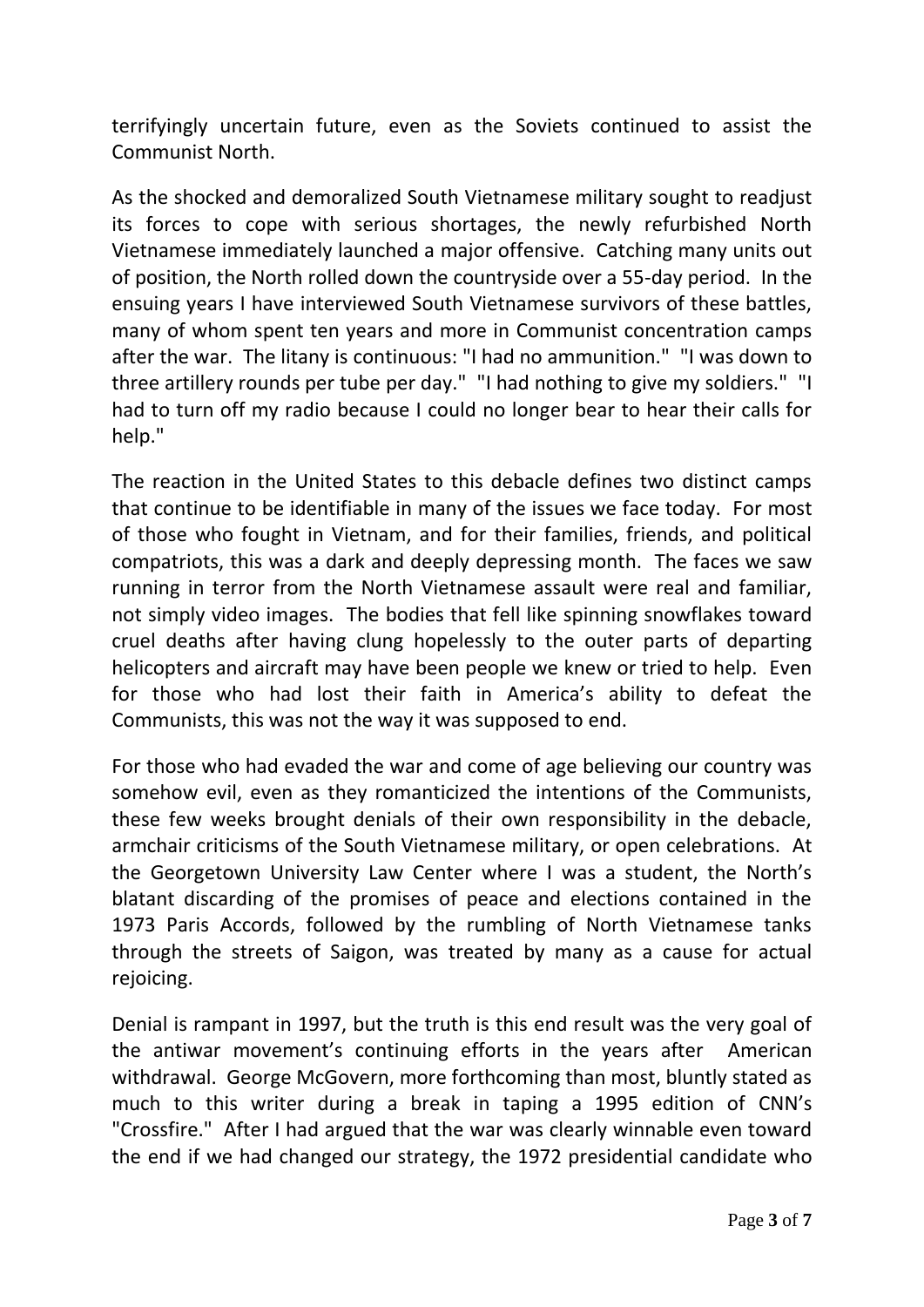had offered to go to Hanoi on his knees commented, "What you don't understand is that I didn't want us to win that war." Mr. McGovern was not alone. He was part of a small but extremely influential minority who eventually had their way.

There is perhaps no greater testimony to the celebratory atmosphere that surrounded the Communist victory in Vietnam than the 1975 Academy Awards, which took place on April 8, just three weeks before the South's final surrender. The award for Best Feature Documentary went to the film Hearts and Minds, a vicious piece of propaganda that assailed American cultural values as well as our effort to assist South Vietnam's struggle for democracy. The producers, Peter Davis and Bert Schneider [who plays a role in David Horowitz's story—see page 31], jointly accepted the Oscar. Schneider was frank in his support of the Communists. As he stepped to the mike he commented that "It is ironic that we are here at a time just before Vietnam is about to be liberated." Then came one of the most stunning  $-$  if intentionally forgotten — moments in Hollywood history. As a struggling country many Americans had paid blood and tears to try to preserve was disappearing beneath a tank onslaught, Schneider pulled out a telegram from our enemy, the Vietnamese Communist delegation in Paris, and read aloud its congratulations to his film. Without hesitating, Hollywood's most powerful people rewarded Schneider's reading of the telegram with a standing ovation.

Those of us who either fought in Vietnam or supported our efforts there look at this 1975 "movie moment" with unforgetting and unmitigated amazement. Who were these people who so energetically poisoned the rest of the world's view of us? How had they turned so virulently against their own countrymen? How could they stand and applaud the victory of a Communist enemy who had taken 58,000 American lives and crushed a struggling, pro-democratic ally? Could they and the rest of us be said to be living in the same country anymore?

Not a peep was heard then, or since, from Hollywood regarding the people who disappeared behind Vietnam's bamboo curtain. No one has ever mentioned the concentration camps into which a million South Vietnamese soldiers were sent; 56,000 to die, 250,000 to stay for more than six years, and some for as long as 18. No one criticized the forced relocations, the corruption, or the continuing police state. More to the point, with the exception of the well-intentioned but artistically weak Hamburger Hill, one searches in vain for a single major film since that time that has portrayed American soldiers in Vietnam with dignity and in a true context.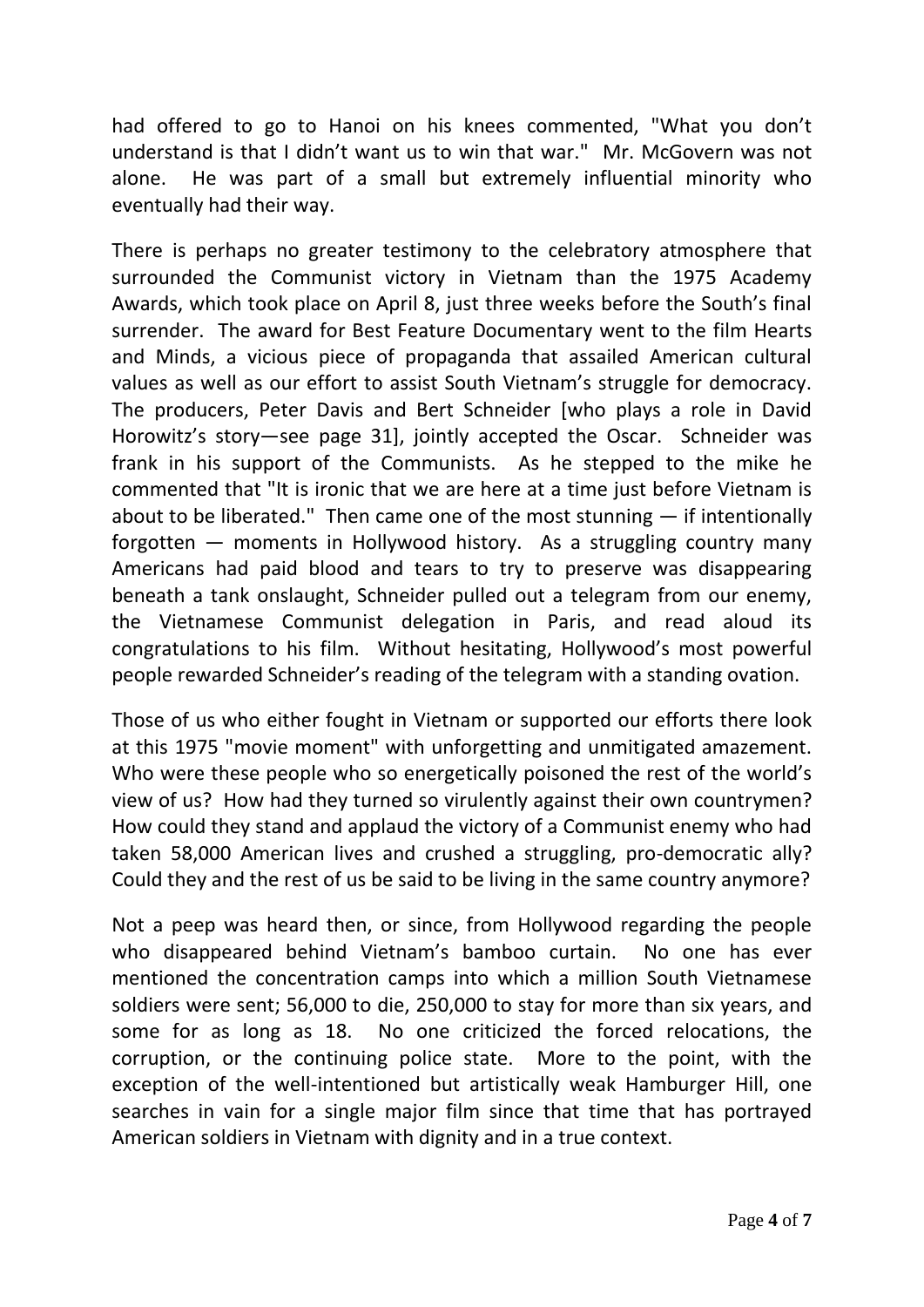Why? Because the film community, as with other elites, never liked, respected, or even understood those who answered the call and served. And at a time when a quiet but relentless battle is taking place over how history will remember our country's involvement in Vietnam, those who ridiculed government policy, avoided military service, and actively supported an enemy who turned out to be vicious and corrupt do not want to be remembered as having been so naive and so wrong.

Among everyday Americans, attitudes during this troubled time were much healthier. Behind the media filtering and distortion on Vietnam, the fact is that our citizenry agreed far more consistently with those of us who fought than with those who undermined our fight. This was especially true, interestingly, among the young Americans now portrayed as having rebelled against the war.

As reported in Public Opinion, Gallup surveys from 1966 to the end of U.S. involvement show that younger Americans actually supported the Vietnam war longer than any other age group. Even by January of 1973, when 68 percent of Americans over the age of 50 believed it had been a mistake to send troops to Vietnam, only 49 percent of those between 25 and 29 agreed. These findings that the youth cohort as a whole was distinctly unradical were buttressed by 1972 election results where 18 to 29-year-olds preferred Richard Nixon to George McGovern by 52 to 46 percent.

Similarly, despite persistent allegations to the contrary by former protesters who now dominate media and academia, the 1970 invasion of Cambodia which caused widespread campus demonstrations, including a riot that led to four deaths at Kent State University — was strongly supported by the public. According to Harris surveys, nearly 6 in 10 Americans believed the Cambodian invasion was justified. A majority in that same May 1970 survey supported an immediate resumption of bombings in North Vietnam, a complete repudiation of the antiwar movement.

Vietnam veterans, though persistently maligned in film, news reports, and classrooms as unwilling, unsuccessful soldiers, have been well thought of by average Americans. In the most comprehensive study ever done on Vietnam vets (Harris Survey, 1980, commissioned by the Veterans Administration), 73 percent of the general public and 89 percent of Vietnam veterans agreed with the statement that "The trouble in Vietnam was that our troops were asked to fight in a war which our political leaders in Washington would not let them win." Seventy percent of those who fought in Vietnam disagreed with the statement "It is shameful what my country did to the Vietnamese people."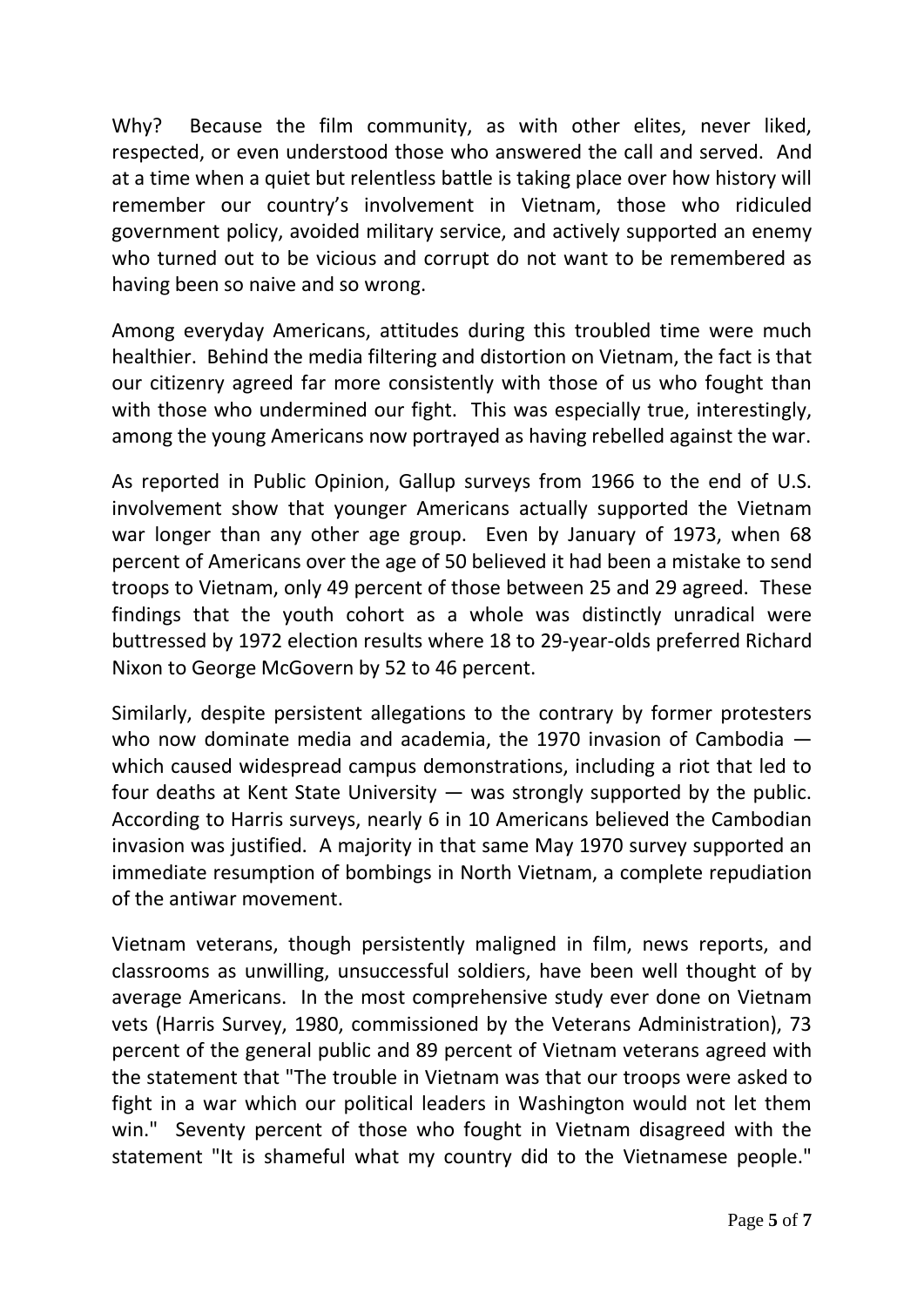Fully 91 percent of those who served in Vietnam combat stated that they were glad they had served their country, and 74 percent said they had enjoyed their time in the military. Moreover, 71 percent of those who expressed an opinion indicated that they would go to Vietnam again, even knowing the end result and the ridicule that would be heaped on them when they returned.

This same survey contained what was called a "feelings thermometer," measuring the public's attitudes toward various groups on a scale of 1 to 10. Veterans who served in Vietnam rated a 9.8 on this scale. Doctors scored a 7.9, TV reporters a 6.1, politicians a 5.2, antiwar demonstrators a 5.0, and draft evaders who went to Canada came in at 3.3.

Contrary to persistent mythology, two-thirds of those who served during Vietnam were volunteers rather than draftees, and 77 percent of those who died were volunteers. Of those who died, 86 percent were Caucasian, 12.5 percent were African-American, and 1.2 percent were from other races. The common claim that it was minorities and the poor who were left to do the dirty work of military service in Vietnam is false. The main imbalance in the war was simply that the privileged avoided their obligations, and have persisted since that time in demeaning the experience in order to protect themselves from the judgment of history.

And what of these elites who misread not only a war but also their own countrymen? Where are they now, other than in the White House? On this vital historical issue that defined our generation, they now keep a low profile, and well they should.

What an eerie feeling it must have been for those who staked the journey of their youth on the idea that their own country was an evil force, to have watched their naiveté unravel in the years following 1975. How sobering it must have been for those who allowed themselves to move beyond their natural denial, to observe the spectacle of hundreds of thousands of South Vietnamese fleeing the "pure flame of the revolution" on rickety boats that gave them a 50 percent chance of death at sea, or to see television pictures of thousands of Cambodian skulls lying in open fields, part of the millions killed by Communist "liberators." How hollow the memories of drug-drenched and sexenshrined antiwar rallies must be; how false the music that beautified their supposedly noble dissent.

Indeed, let's be frank. How secretly humiliating to stare into the face of a disabled veteran, or to watch the valedictory speech of the latest Vietnamese-American kid whose late father fought alongside the Americans in a cause they